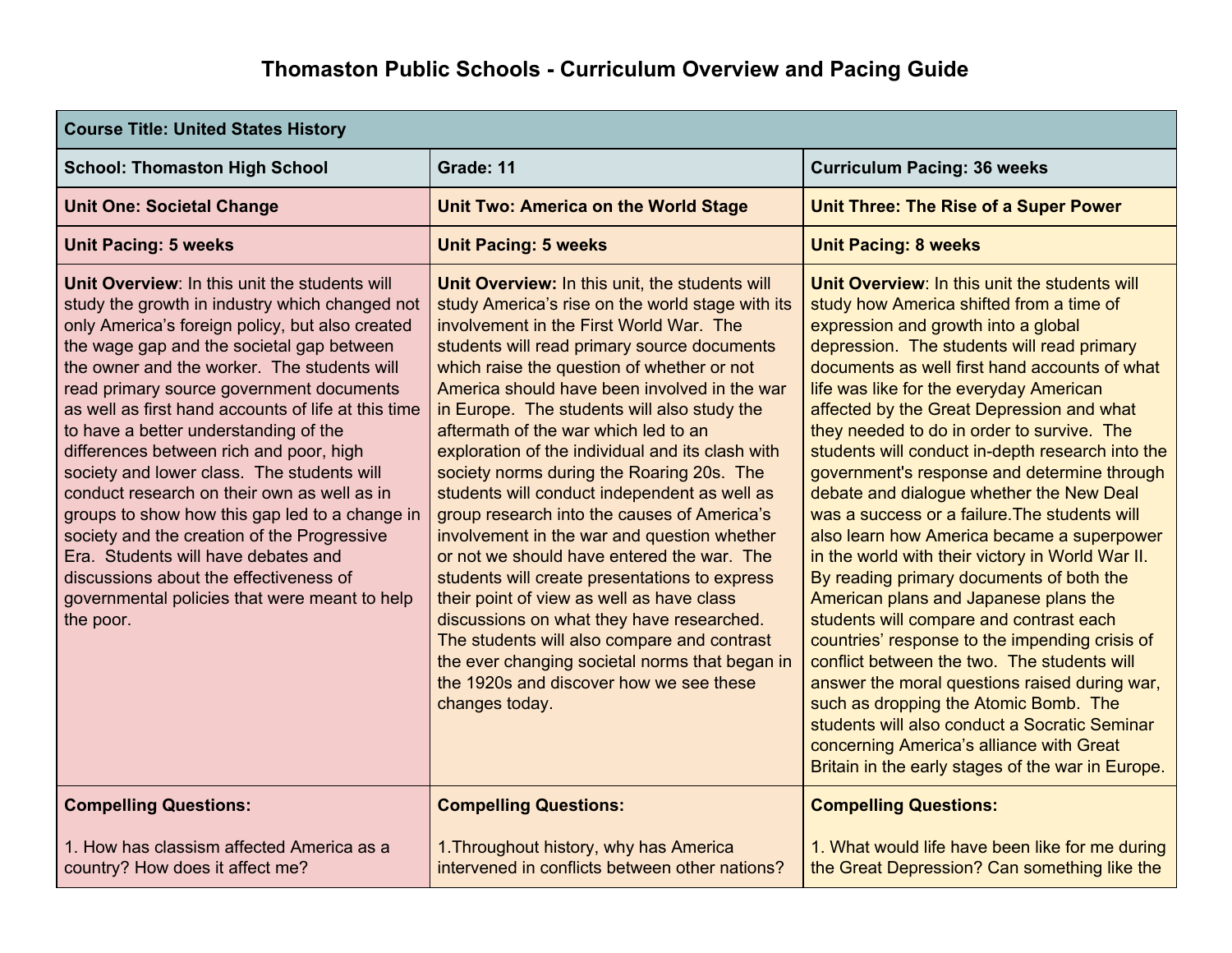| 2. Do national governments, including<br>America's, have an obligation to protect the<br>poor? What about the wealthy? What should I<br>expect from my government?                                                                                                                                                                                                                                                                                                                                                                                                                                                                                                                                                                                                                                                                                           | Should I be expected to risk my life in the<br>defense of another's?<br>2. Is it better to be a conformist or to stand up<br>for one's self? What are the consequences of<br>conformity and rebellion?                                                                                                                                                                                                                                                                                                                                                                                                                                                                                                                                                                                                                                                                                                                                                                                                                                                                                              | <b>Great Depression happen today?</b><br>2. Is fear necessary in order to keep peace?<br>Are notions of world peace feasible or<br>unrealistic?                                                                                                                                                                                                                                                                                                                                                                                                                                                                                                                                                                                                                                                                                                                                                                                                                                                                    |
|--------------------------------------------------------------------------------------------------------------------------------------------------------------------------------------------------------------------------------------------------------------------------------------------------------------------------------------------------------------------------------------------------------------------------------------------------------------------------------------------------------------------------------------------------------------------------------------------------------------------------------------------------------------------------------------------------------------------------------------------------------------------------------------------------------------------------------------------------------------|-----------------------------------------------------------------------------------------------------------------------------------------------------------------------------------------------------------------------------------------------------------------------------------------------------------------------------------------------------------------------------------------------------------------------------------------------------------------------------------------------------------------------------------------------------------------------------------------------------------------------------------------------------------------------------------------------------------------------------------------------------------------------------------------------------------------------------------------------------------------------------------------------------------------------------------------------------------------------------------------------------------------------------------------------------------------------------------------------------|--------------------------------------------------------------------------------------------------------------------------------------------------------------------------------------------------------------------------------------------------------------------------------------------------------------------------------------------------------------------------------------------------------------------------------------------------------------------------------------------------------------------------------------------------------------------------------------------------------------------------------------------------------------------------------------------------------------------------------------------------------------------------------------------------------------------------------------------------------------------------------------------------------------------------------------------------------------------------------------------------------------------|
| <b>Priority Learning Targets</b><br>1. I can analyze the role of citizens in the US<br>political system, and the theory and practice of<br>democracy in the US. (CIV 9-12.USH.1)<br>2. I can analyze how historical contexts have<br>shaped and continue to shape perspectives.<br>(HIST 9-12.USH.4)<br>3. I can argue how specific advancements in<br>technology and human capital have increased<br>or decreased economic growth and standards<br>of living. (ECO 9-12.USH.5)<br>4. I can situate my own perspective or<br>viewpoint on an issue or topic within a range of<br>expert opinions. (INQ 9-12.3)<br>5. I can create strong arguments by selecting<br>evidence drawn from multiple sources that<br>contains little to no inconsistencies. (INQ<br>$9 - 12.8$<br>6. I can argue what makes a question<br>important or worth asking. (INQ 9-12.1) | <b>Priority Learning Targets</b><br>1. I can argue the extent to which specific<br>changes or continuities shaped a historical<br>era(s). (HIST 9-12.USH.2)<br>2. I purposefully integrate evidence from<br>multiple historical sources and interpretations<br>in order to create strong arguments about the<br>past. (HIST 9-12.USH.12)<br>3. I can analyze and critique the effectiveness<br>with which a given citizen(s) or institution(s)<br>addresses social and political problems. (CIV<br>$9 - 12$ .CG.5)<br>4. I can develop and refine critical questions<br>that help me inquire about a topic or issue in<br>order to develop a stand or take action. (INQ<br>$9 - 12.4$<br>5. I can gather information from a variety of<br>sources as to capture a wide range of views,<br>using considerations of author, origin,<br>structure, context, and accuracy to guide my<br>selection. (INQ 9-12.6)<br>6. I can refine claims and counterclaims so that<br>my arguments addresses the significance and<br>strength of my position and addresses the<br>limitations of others. (INQ 9-12.9) | <b>Priority Learning Targets</b><br>1. I can analyze instances where American<br>society has instituted change that supports<br>common good and citizens' rights and<br>instances where common good and citizens'<br>rights have been violated. (CIV 9-12.USH.5)<br>2. I can evaluate market fluctuations and<br>connect them to specific government policies.<br>(ECO 9-12.USH.3)<br>3. I can compare and contrast people's<br>perspectives throughout history and account<br>for complex and interacting factors that created<br>similarities and differences in such<br>perspectives.(HIST 9-12.USH.3)<br>4. I can argue what makes a question<br>important or worth asking. (INQ 9-12.1)<br>5. I can refine claims and counterclaims so that<br>my arguments addresses the significance and<br>strength of my position and addresses the<br>limitations of others. (INQ 9-12.2)<br>6. I can situate my own perspective or<br>viewpoint on an issue or topic within a range of<br>expert opinions. (INQ 9-12.9) |
| <b>Unit Four: The Cold War</b>                                                                                                                                                                                                                                                                                                                                                                                                                                                                                                                                                                                                                                                                                                                                                                                                                               | <b>Unit Five: Presidential Power</b>                                                                                                                                                                                                                                                                                                                                                                                                                                                                                                                                                                                                                                                                                                                                                                                                                                                                                                                                                                                                                                                                | <b>Unit Six: Terrorism and America</b>                                                                                                                                                                                                                                                                                                                                                                                                                                                                                                                                                                                                                                                                                                                                                                                                                                                                                                                                                                             |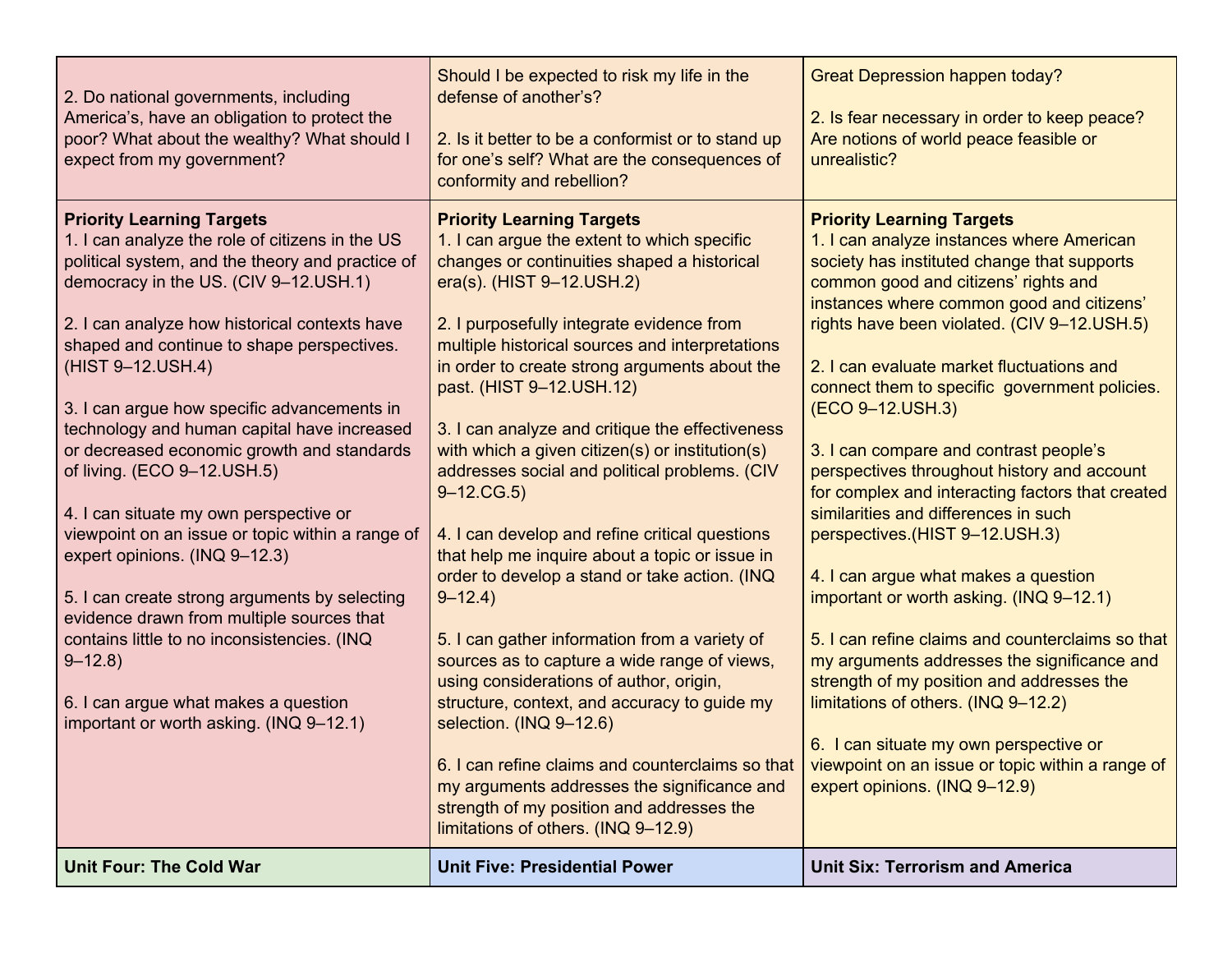| <b>Unit Pacing: 8 weeks</b>                                                                                                                                                                                                                                                                                                                                                                                                                                                                                                                                                                                                                                                                            | <b>Unit Pacing: 4 weeks</b>                                                                                                                                                                                                                                                                                                                                                                                                                                                                                                                              | <b>Unit Pacing: 6 weeks</b>                                                                                                                                                                                                                                                                                                                                                                                                                                                                                                                                                                  |
|--------------------------------------------------------------------------------------------------------------------------------------------------------------------------------------------------------------------------------------------------------------------------------------------------------------------------------------------------------------------------------------------------------------------------------------------------------------------------------------------------------------------------------------------------------------------------------------------------------------------------------------------------------------------------------------------------------|----------------------------------------------------------------------------------------------------------------------------------------------------------------------------------------------------------------------------------------------------------------------------------------------------------------------------------------------------------------------------------------------------------------------------------------------------------------------------------------------------------------------------------------------------------|----------------------------------------------------------------------------------------------------------------------------------------------------------------------------------------------------------------------------------------------------------------------------------------------------------------------------------------------------------------------------------------------------------------------------------------------------------------------------------------------------------------------------------------------------------------------------------------------|
| Unit Overview: In this unit the students will<br>learn of the undeclared war with the Soviet<br>Union following the Allied victory in World War<br>II. By using primary source documents as well<br>as doing in-depth research the students will<br>chronicle the beginning of the Cold War<br>following Potsdam and ended with the fall of<br>the Berlin Wall. The students will link the "hot"<br>wars" that involved the United States and<br>indirectly involved the Soviet Union to the<br>overall American doctrine of containing<br>communism. The students will also complete<br>group research into the history of the Red<br>Scare as well how it affected American society<br>in the 1950s. | Unit Overview: In this unit the students will<br>learn about the rise of Presidential power and<br>how that power led to corruption and the<br>downfall of one president. The students will<br>engage in independent and group research to<br>compare and contrast the Watergate Scandal<br>and the subsequent resignation of President<br>Nixon, the rise of the Reagan Revolution and<br>the stain of the Iran-Contra Affair, and finally<br>the Monica Lewinsky Scandal which led to the<br>second impeachment of a president in<br>American history. | Unit Overview: In this unit the students will<br>study what terrorism is and how it has come to<br>affect their everyday lives. The students will<br>engage in research and debate to find the<br>origins of International terrorism on American<br>soil as well as contrasting it with homegrown<br>terrorism. The students will study events such<br>as Waco, the Oklahoma City bombing, the first<br>Twin Towers attack as well as the events on<br>September 11, 2001. The students will lead<br>discussions amongst themselves on these<br>topics as well as having a Socratic Seminar. |
| <b>Compelling Questions:</b>                                                                                                                                                                                                                                                                                                                                                                                                                                                                                                                                                                                                                                                                           | <b>Compelling Questions:</b>                                                                                                                                                                                                                                                                                                                                                                                                                                                                                                                             | <b>Compelling Questions:</b>                                                                                                                                                                                                                                                                                                                                                                                                                                                                                                                                                                 |
| 1. What role does fear play in the relationship<br>between me and my government? Can/should<br>I trust my government to keep me safe?<br>2. As an American, should I want the freedoms<br>I enjoy to be shared by people everywhere? Is<br>it America's job to spread and demand those<br>freedoms around the world?                                                                                                                                                                                                                                                                                                                                                                                   | 1. Should the President of the United States be<br>held to the same laws and expectations as<br>citizens, including me?<br>2. What happens when the President violates<br>the laws or responsibilities of his office? What<br>can I do as a citizen in these instances?                                                                                                                                                                                                                                                                                  | 1. How did 9/11 change the world? How is my<br>world today different than the pre-9/11 world?<br>2. Why do individuals resort to terrorism? How<br>can I avoid feelings of paranoia and attitudes<br>of bias in the face of ongoing terror threats?                                                                                                                                                                                                                                                                                                                                          |
| <b>Priority Learning Targets</b>                                                                                                                                                                                                                                                                                                                                                                                                                                                                                                                                                                                                                                                                       | <b>Priority Learning Targets</b>                                                                                                                                                                                                                                                                                                                                                                                                                                                                                                                         | <b>Priority Learning Targets</b>                                                                                                                                                                                                                                                                                                                                                                                                                                                                                                                                                             |
| 1. I can argue the extents to which conflict<br>and/or cooperation amongst specific countries,<br>regions, and peoples has resulted from<br>globalization and/or scarcity of<br>resources.(GEO 9-12.USH.4)<br>2. I can argue the extent to which multiple and<br>complex causes made specific events to                                                                                                                                                                                                                                                                                                                                                                                                | 1. I can argue how circumstances particular to<br>times and places led to important historical<br>events. (HIST 9-12.USH.1)<br>2. I can argue whether current perspectives<br>are based on historically accurate or<br>inaccurate interpretations of past events.<br>(HIST 9-12.USH.6)                                                                                                                                                                                                                                                                   | 1. I can argue how circumstances particular to<br>times and places led to important historical<br>events. (HIST 9-12.USH.1)<br>2. I can compare and contrast multiple texts<br>about a common historical issue, event, or<br>context in order to discover differences in<br>authors' perspectives and their effects on the                                                                                                                                                                                                                                                                   |